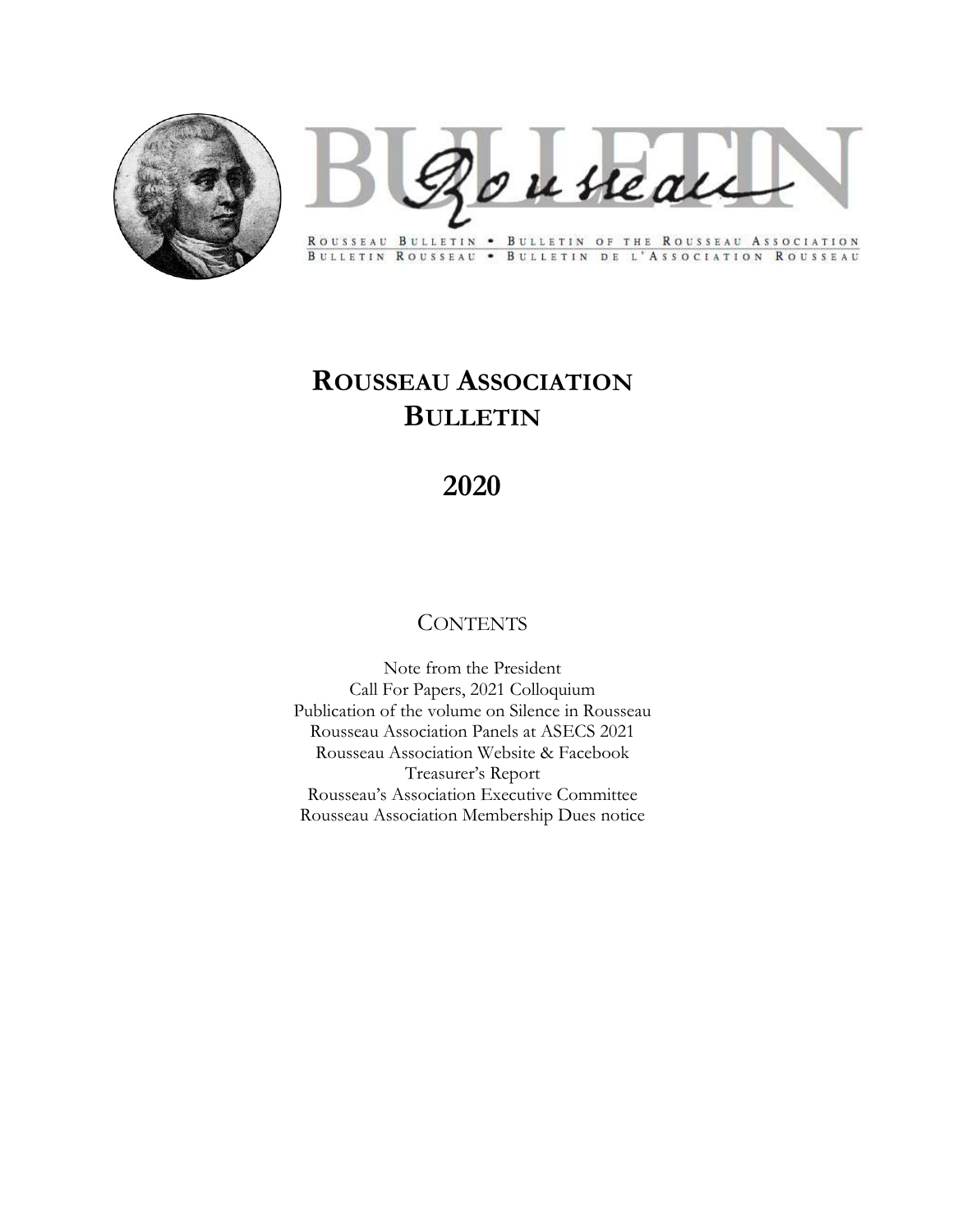#### NOTE from the President, Brigitte Weltman-Aron

Thank you to all members who support our activities and promote Rousseau and his work. In these difficult times, we hope all our members are well and safe, and wish a prompt recovery to those who are ill. The Association is glad to announce new events that will take place in 2021. We look forward to working with you on these projects!

### CALL FOR PAPERS/ APPEL A COMMUNICATIONS 2021 COLLOQUIUM IN ANN ARBOR, MICHIGAN

We are delighted to confirm that our next Biennial Colloquium of the Rousseau Association will take place at the University of Michigan, Ann Arbor (May 21-23, 2021). The Association is closely monitoring the current global COVID-19 pandemic and the advice of local authorities. In the event that considerations of public health preclude an in-person meeting in May 2021, the conference may be rescheduled and/or moved to an online format.

We thank the Colloquium Director Nathan Martin, who will host the meeting on the topic of "Rereading Rousseau's Essay on the Origin of Languages/L'Essai sur l'origine des langues de Rousseau: une relecture," with Jacqueline Waeber (Duke University) as Keynote speaker. Please send proposals as a single PDF attachment to Nathan Martin at  $\underline{\text{math}}(a)$ umich.edu no later than Dec. 10, 2020.

Proposals are sought on any aspect of the  $Essay$ , with a particular interest in papers that situate the  $Essay$ within the corpus of Rousseau's musical writings, or the musical writings within the corpus of his philosophy as a whole. Trans-disciplinary approaches and readings that consider the Essay and Rousseau's other musical writings in parallel with his political, educational, autobiographical and other writings are welcome.

For more information about the colloquium, please consult this link/ Pour plus d'informations sur le colloque, veuillez consulter ce lien: http://rousseauassociation.com/upcoming-ra-colloquium/? ga=2.213534868.1061979378.1601587781-562218107.1601587781

## PUBLICATION OF THE VOLUME ON SILENCE IN ROUSSEAU

Silence, Implicite et Non-Dit chez Rousseau / Silence, The Implicit and the Unspoken in Rousseau, edited by Brigitte WELTMAN-ARON, Ourida MOSTEFAI & Peter WESTMORELAND appeared at Brill (Leiden) in March 2020. The volume examines multifaceted considerations of the effects of silence, which can be praised or denounced, in Rousseau's thought. All Rousseau members whose membership is current will receive a copy of the volume. Information on paying dues is found at the end of this Bulletin.

#### ROUSSEAU ASSOCIATION PANELS AT THE 2021 ASECS CONFERENCE

The Association will be hosting a panel at the next meeting of the American Society for Eighteenth-Century Studies (ASECS) to be held online (April 7-11). Chaired by Brigitte Weltman-Aron, this panel will be devoted to "The Strange, the Stranger, the Foreigner in Rousseau/L'étrange, l'étranger chez Rousseau," and will feature presentations by Johanna Lenne-Cornuez, Flora Champy, Rudy Le Menthéour, and Nathan Martin.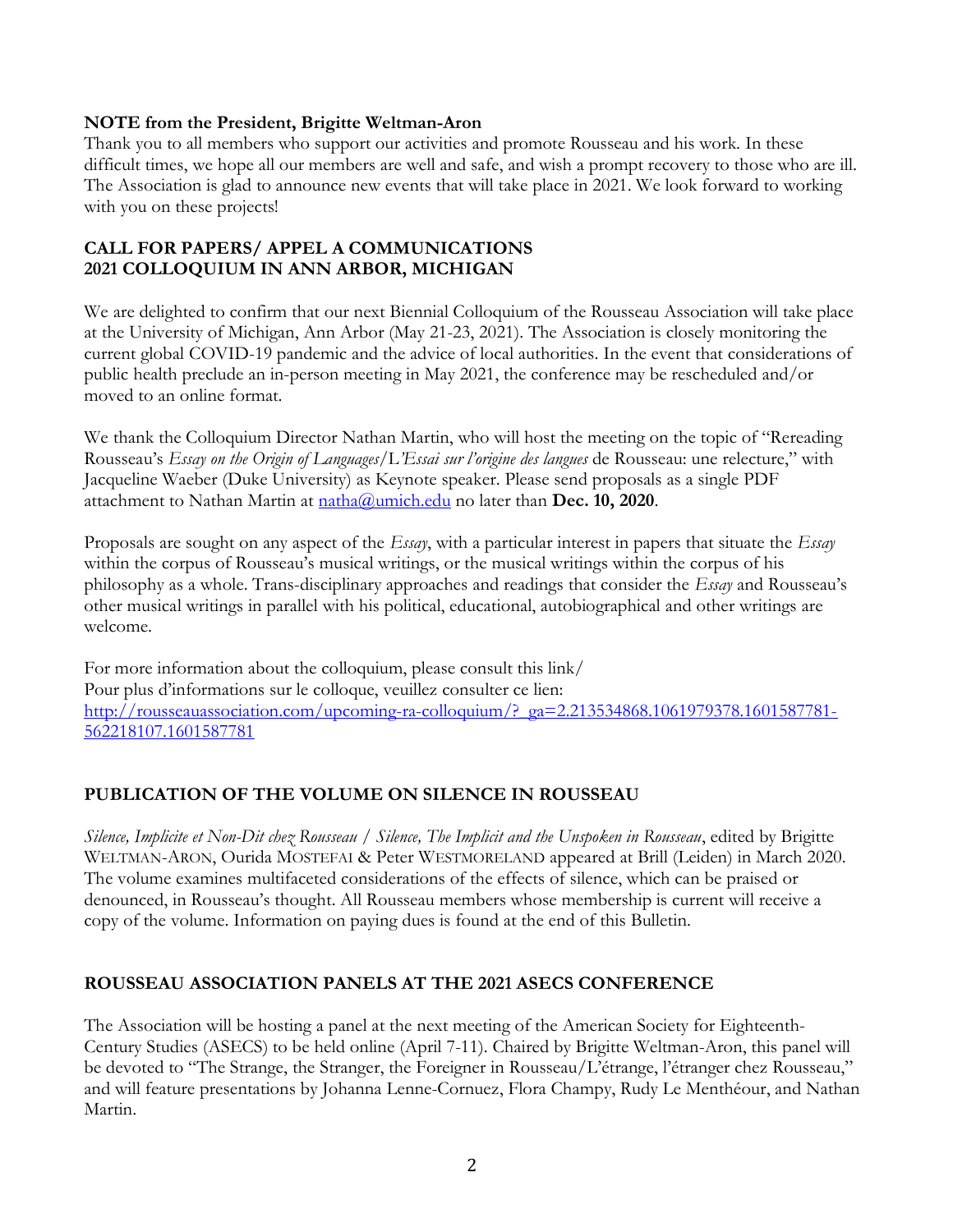### ROUSSEAU ASSOCIATION WEBSITE & FACEBOOK

We thank our webmaster Adam Schoene for his dedication to renovating and updating our website, and to Masano Yamashita for her work on Facebook. Please check out our website, which can be accessed at: http://www.rousseauassociation.org/

### TREASURER'S REPORT (Jason Neidleman)

The account balance as of 2 October 2020 is \$1253.30. We had two major expenses over the past year: the purchase and distribution of Silence, Implicite et Non-Dit chez Rousseau / Silence, The Implicit and the Unspoken in Rousseau and the new website.

MEMBERSHIP (generously tallied) sits at 160.

BALANCE as of 3 June 2019 (the date of the last business meeting): \$7956.67

PRIMARY EXPENSES since 3 June 2019: Purchase & distribution of Volume: \$4693.90 New website: \$2588.00 Website domain fees: \$75.98

INCOME:

Members Dues \$525.02

BALANCE as of 2 October 2020: \$1,253.67

#### ROUSSEAU ASSOCIATION / ASSOCIATION ROUSSEAU

#### Executive Committee / Bureau

#### (2019-2021)

PRESIDENT / PRESIDENTE Brigitte Weltman-Aron, University of Florida, USA

VICE-PRESIDENT / VICE-PRESIDENTE Masano Yamashita, University of Colorado Boulder, USA

SECRETARY-TREASURER / SECRETAIRE ET TRESORIER Jason Neidleman, University of La Verne, USA

COLLOQUIUM DIRECTOR / DIRECTEUR DU COLLOQUE Nathan Martin, University of Michigan, USA

WEBMASTER / WEBMESTRE Adam Schoene, Cornell University, USA